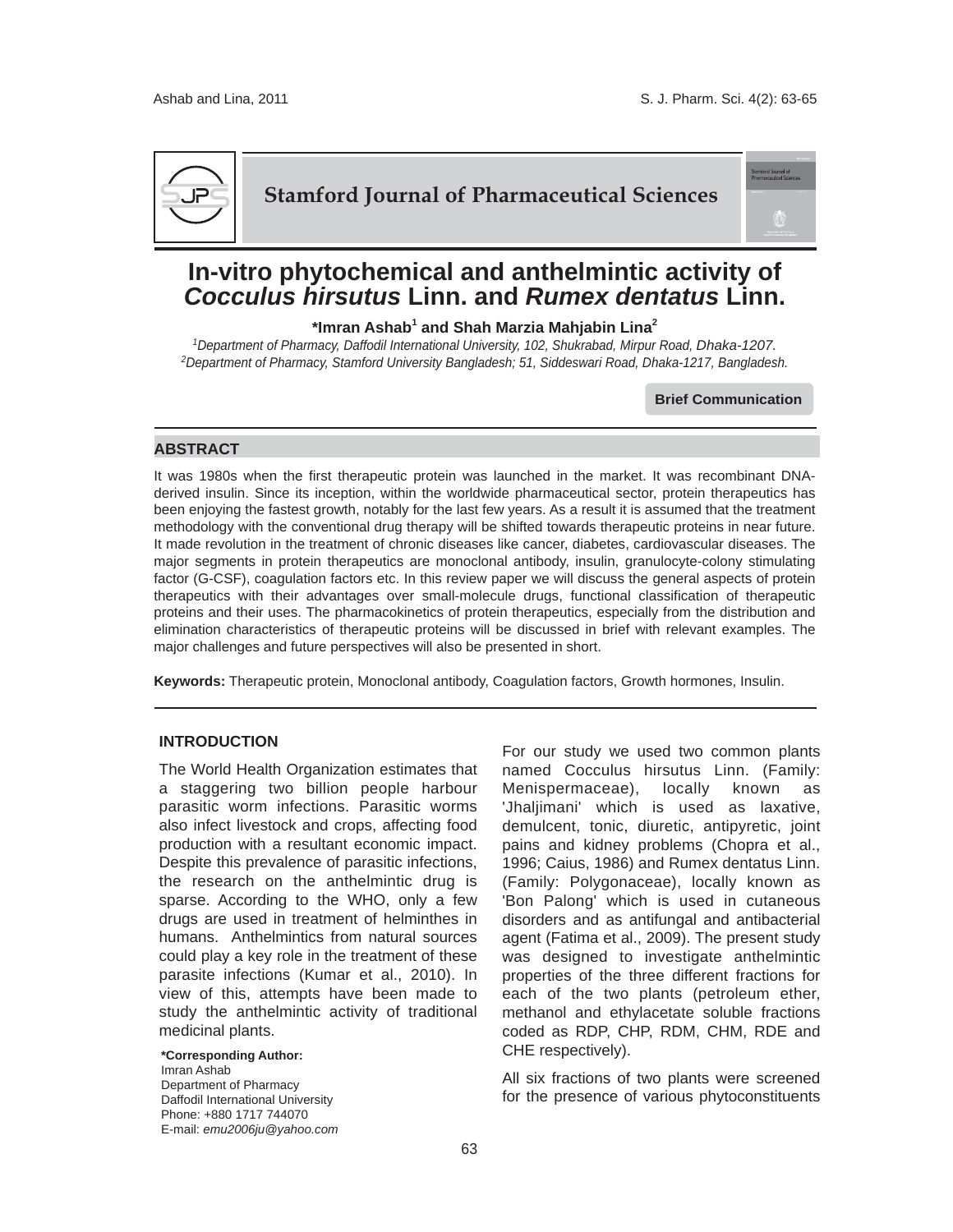such as saponin, glycosides, flavonoids, tanin and carbohydrates (Kokate, 1986).

Adult earthworms (Pheretima posthuma) were used to study anthelmintic activity. The earth worms were collected from moist soil and washed with normal saline to remove all fecal matter. Earthworms 3-5 cm in length and 0.1- 0.2 cm in width were used for all experimental protocol. Piperazine citrate (GlaxoSmithKline) was used as standard during experimental protocol.

The anthelmintic assay was carried out as per the method of Ajaiyeoba et al. (2001) with minor modifications. The assay was performed on the adult earthworm Pheretima posthuma due to its anatomical and physiological resemblance to the human intestinal roundworm parasite (Vidyarthi, 1967; Chatterjee, 1967). Due to their ready availability, earthworms have been used widely for the initial evaluation of anthelmintic compounds in vitro (Sollmann, 1918; Jain et al., 1972; Dash et al., 2002).

The earthworms were divided into different groups, each group containing six worms. Fifty ml formulations containing two different concentrations of each extracts C. Hirsutus and R. dentatus (25 and 50 mg/ml in distilled water) were prepared. The time of paralysis was noted when no movement of any sort could be observed except when the worms were shaken vigorously. The times of death of the worms were recorded after ascertaining that worms neither moved when shaken vigorously or when dipped in warm water (50°C). Piperazine citrate (10mg/ml) was used as reference standard while saline water served as a control.

By preliminary phytochemical screening it was found that all the two plant extracts

| Treatment             | Concentration | Time for paralysis (minutes) | Time for death    |
|-----------------------|---------------|------------------------------|-------------------|
|                       | (mg/ml)       |                              | (minutes)         |
| Control<br>(Saline    | $10$          | No paralysis                 | No death observed |
| Water)                |               |                              |                   |
| Piperazine<br>Citrate | 10            | $24 \pm 0.87$                | $38 \pm 0.63$     |
| (Standard)            |               |                              |                   |
| <b>CHM</b>            | 25            | 67.10                        | $>90\,$           |
|                       | 50            | 36.19                        | $>90\,$           |
| CHE                   | 25            | 46.11                        | 87.18             |
|                       | 50            | 15.50                        | 51.33             |
| <b>CHP</b>            | 25            | 35.51                        | > 90              |
|                       | 50            | 22.12                        | 78.16             |
| <b>RDM</b>            | 25            | 77.34                        | $>90\,$           |
|                       | 50            | 19.21                        | 39.54             |
| <b>RDE</b>            | 25            | 58.30                        | $>90$             |
|                       | 50            | 38.21                        | 57.38             |
| <b>RDP</b>            | 25            | 51.12                        | > 90              |
|                       | 50            | 41.38                        | 69.16             |

**Table 1: Anthelmintic activity of standard drug and sample.**